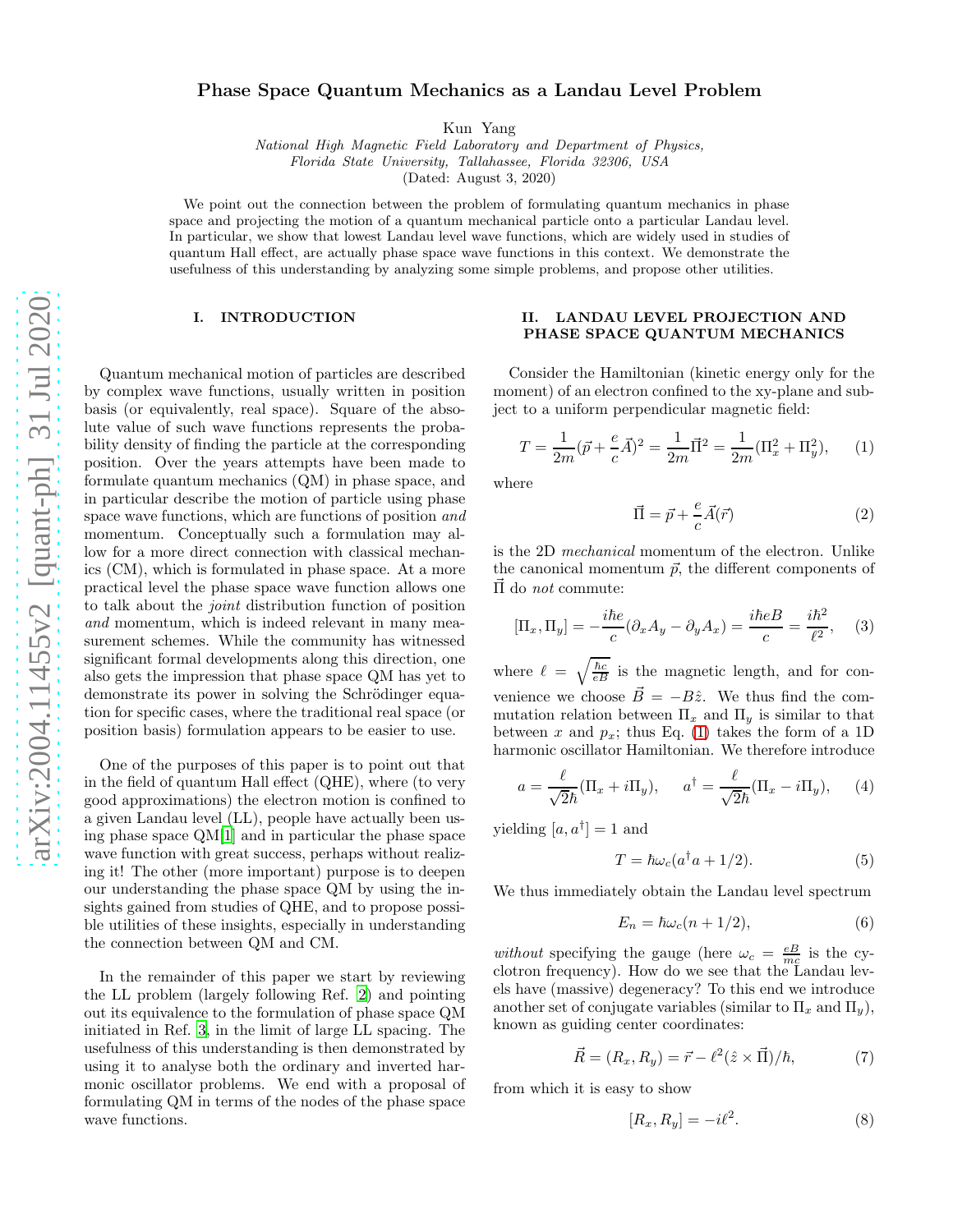$$
b = \frac{1}{\sqrt{2}\ell}(R_x - iR_y), \quad b^\dagger = \frac{1}{\sqrt{2}\ell}(R_x + iR_y), \quad (9)
$$

with  $[b, b^{\dagger}] = 1$ . More importantly,

$$
[R_i, \Pi_j] = [R_i, T] = [a, b] = [a, b^{\dagger}] = 0, \quad (10)
$$

which means  $R_i$  only has non-zero matrix elements between states within the same Landau level, and so do  $b$  and  $b^{\dagger}$ . We thus have two independent harmonic oscillators, described by operators  $a$  and  $b$ , whose (number operator) eigenstates span the Hilbert space of a 2D quantum particle.

In QHE one often takes the limit  $\hbar\omega_c \to \infty$  (by either sending  $B \to \infty$  or more often theoretically,  $m \to 0$ ), as a result the motion of electron is confined to a given (often the lowest) LL. Consequently the harmonic oscillator  $a$  is frozen (say to its ground state), and the remaining degree of freedom is that of the harmonic oscillator  $b$ , which describes a 1D Hilbert space! To see this explicitly, we note  $\vec{R}$  is in fact the position operator  $\vec{r} \equiv (x, y)$  projected onto a given Landau level:

$$
\vec{R} = P_n \vec{r} P_n,\tag{11}
$$

where  $P_n$  is the projection operator onto the *n*th Landau level. The degenerate states within the same Landau level can be generated using  $\vec{R}$  or b and  $b^{\dagger}$ . Again everything we said above is independent of the choice of gauge. We thus find  $x$  and  $y$ , which commute with each other and (along with their conjugate momenta  $p_x$  and  $p_y$ ) span the 2D Hilbert space, becoming a conjugate pair [cf. Eq. [\(8\)](#page-0-1)] like x and  $p_x$  themselves! In particular all LL projected operators can be expressed in terms of  $R_x$ and  $R_y$ , just like all operators in 1D QM can be expressed in terms of x and  $p_x$ . Thus once projection to a given LL is performed we have reduced a 2D QM problem to a 1D QM problem.

We are now in a position to discuss the relation between the LL problem discussed above with one particular approach to phase space formulation of QM[3, [5\]](#page-5-2). In order to construct phase space wave functions, Torres-Vega and Frederick[3] postulated the existence of an abstract Hilbert space spanned by a complete and orthonormal basis set  $\{|\Gamma\rangle\} = \{|q, p\rangle\}$ , which are simultaneous eigenstates of an abstract conjugate pair  $(\hat{q}, \hat{p})$ , which commute with each other in this abstract Hilbert space. The *physical* conjugate pair  $(\hat{Q}, \hat{P})$ , which are operators defined in the physical Hilbert space, have the non-trivial commutation relation  $[\hat{Q}, \hat{P}] = i\hbar$ , and can be written as proper combinations of q, p and  $\partial_q$ ,  $\partial_p$ . Later on it was pointed out[\[8](#page-5-3)] that the abstract Hilbert space can be constructed by supplement the physical Hilbert space by introducing an auxiliary (or "relative") conjugate pair. It should be clear by now that in the LL problem we just discussed, the pair  $(\hat{q}, \hat{p})$  corresponds to  $(x, y)$  which indeed commute with each other in the full Hilbert space,

and  $(\hat{Q}, \hat{P})$  corresponds to  $(R_x, R_y)$  which are projected version of  $(x, y)$  which no longer commute in an LL subspace. The physical Hilbert space (of a specific LL) is that spanned by the pair  $(b, b^{\dagger})$ , while the auxiliary (or "relative") conjugate pair correspond to  $(a, a^{\dagger})$ . We thus find that QM in a LL, if viewed as QM in the original full Hilbert space, provides a physical realization of the phase space QM envisioned by Torres-Vega and Frederick.

## III. LOWEST LANDAU LEVEL WAVE FUNCTION AS PHASE SPACE WAVE **FUNCTION**

As it should be clear by now, following the traditional QM approach a state in a specific LL should be described by a 1D wave function, written say in the  $R_x$ basis. However in QHE one almost always works with 2D (real space) wave functions in the original 2D Hilbert space, even though they are actually constrained to a much smaller subspace, say the lowest LL (LLL). Obviously such wave functions must be heavily constrained, and such constraint is well-understood in QHE[\[2\]](#page-5-1): In the symmetric gauge, all LLL wave functions must take the form

<span id="page-1-0"></span>
$$
\Psi(x,y) = f(z)e^{-\frac{1}{4}|z|^2} \tag{12}
$$

where  $z = (x + iy)/\ell$  and  $f(z)$  is an *analytic* function of z. The analytic structure of Eq. [\(12\)](#page-1-0) has been extremely helpful to understand various aspects of QHE, and we will suggest its applications in phase space QM later on. For the moment though we would like to point out that in the context of the present discussion, Eq. [\(12\)](#page-1-0) is actually a phase space wave function[\[4](#page-5-4)], written as a function of x and y, which have become a conjugate pair  $R_x$  and  $R_y$ after projecting to the LLL. In particular  $|\Psi(x, y)|^2$  can be understood either as the probability density in the original 2D real space, or (in the present context) the *phase* space  $(R_x, R_y)$  of the relevant 1D system! Note the uncertainty dictated by Eq. [\(8\)](#page-0-1) is not violated here, due to the analytic constraint Eq. [\(12\)](#page-1-0) must satisfy[\[2\]](#page-5-1).

## IV. HARMONIC OSCILLATOR EXAMPLE

In 1D QM one has a Hamiltonian of the form

<span id="page-1-2"></span>
$$
H = \frac{p^2}{2} + v(x),
$$
 (13)

which is equivalent to

<span id="page-1-1"></span>
$$
H = \frac{R_y^2}{2} + v(R_x),
$$
\n(14)

with proper normalizations, like setting  $\hbar = \ell = 1$ . Eq. [\(14\)](#page-1-1) can be obtained by adding

<span id="page-1-3"></span>
$$
V(x, y) = \frac{y^2}{2} + \tilde{v}(x)
$$
 (15)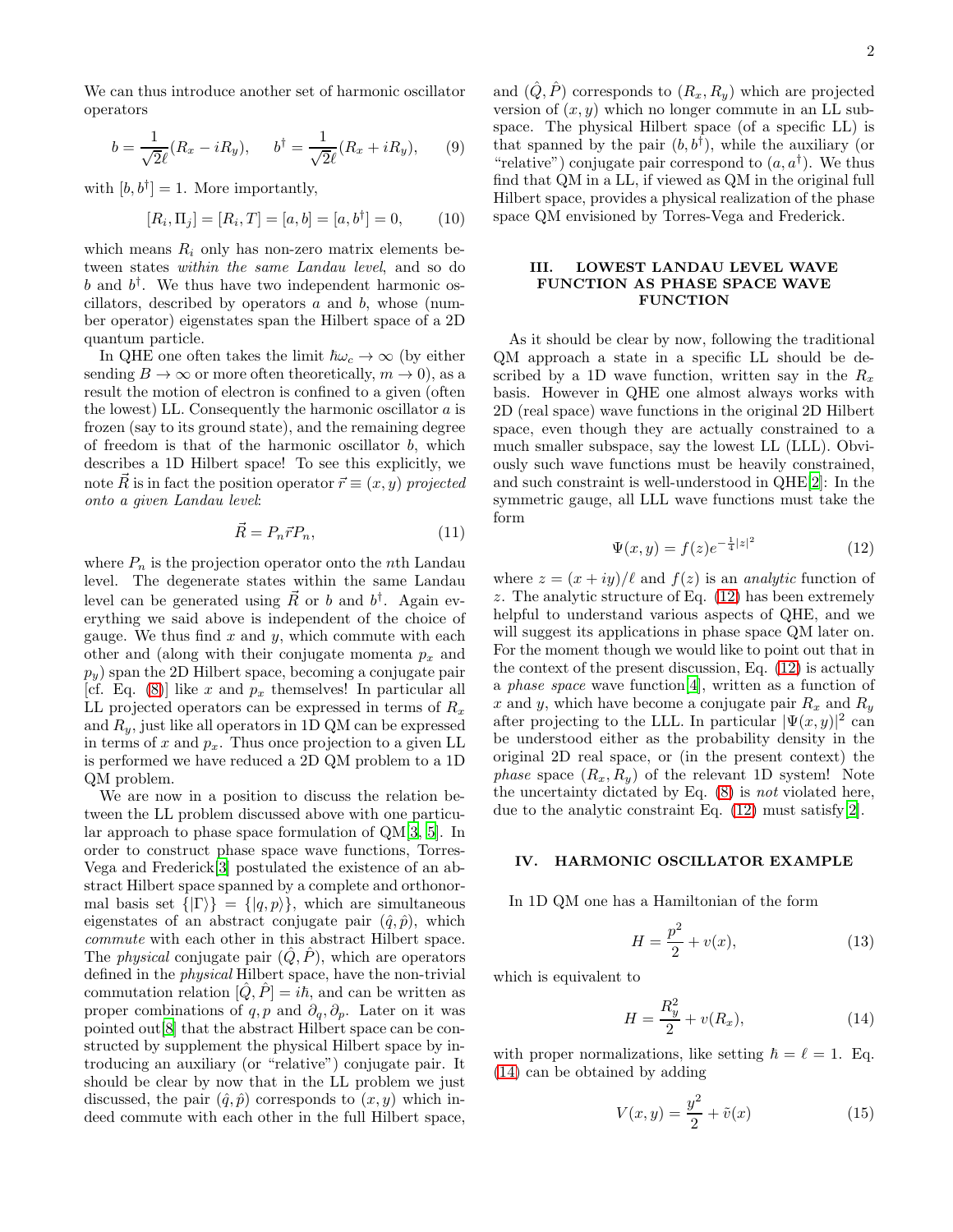to  $T$  of Eq. [\(1\)](#page-0-0) and then projection to (say) the LLL, provided  $P_0\tilde{v}(x)P_0 = v(R_x)$ . Note in general  $P_0\tilde{v}(x)P_0 \neq$  $\tilde{v}(P_0xP_0) = \tilde{v}(R_x)$ . In the following we consider a specific case in which

<span id="page-2-0"></span>
$$
V(x,y) = \frac{x^2 + y^2}{2}.
$$
 (16)

In this case we have  $\tilde{v} = v$  up to an irrelevant constant. This corresponds to the harmonic oscillator problem in the 1D QM problem [\(13\)](#page-1-2) with  $v(x) = x^2/2$ . We now demonstrate the power of our understanding by obtaining the Hamiltonian eigenstate wave functions in phase space using the symmetry of the corresponding 2D problem with  $H = T + V$ , without solving the Schrödinger equation. The key to the "solution" is the observation that the potential [\(16\)](#page-2-0) is rotationally invariant, as a result of which Hamiltonian eigenstates must be angular momentum eigenstates in the symmetric gauge (where rotation symmetry is maintained) as well. However due to the analyticity constraint discussed above, there is only one angular momentum eigenstate for each non-negative integer m with  $f(z) = z^m$ , and none for negative integers that is normalizable. We have thus found the phase space Hamiltonian eigenstate wave functions to be[\[2](#page-5-1)]

$$
\varphi_m(z) = \frac{1}{\sqrt{2\pi 2^m m!}} z^m e^{-\frac{1}{4}|z|^2},\tag{17}
$$

which are the familiar Bargmann functions[\[9](#page-5-5)]. The eigenenergies can be obtained simply by taking the expectation value of  $V(x, y)$ . We have thus "solved" the harmonic oscillator problem using the symmetry of the (phase space formulation of this) problem alone!

## V. DUALITY, SELF-DUALITY AND QUANTUM SYMMETRY

To gain deeper understanding of this symmetry, we now take a little digression and briefly review the concept of duality in both classical and quantum physics[\[10\]](#page-5-6). A duality transformation refers to a non-local change of variable that allows for two (usually different) mathematical descriptions of the same physical system or theoretical model. Perhaps the best known example of such duality is the Kramers-Wannier duality of the classical 2D Ising model, and its quantum analog, 1D transverse-field Ising model [\[10\]](#page-5-6). It plays a crucial role in our understanding of strongly interacting field theory, string theory, and in particular many-body systems near quantum criticality[\[10](#page-5-6)].

It is perhaps not widely appreciated that ordinary quantum mechanics provides an elementary example of such duality, when one goes from the usual position basis in which the Hamiltonian takes the form

<span id="page-2-1"></span>
$$
H = -\frac{1}{2}\frac{d^2}{dx^2} + v(x),
$$
\n(18)

to the momentum basis in which

<span id="page-2-2"></span>
$$
\tilde{H} = \frac{p^2}{2} + v\left(i\frac{d}{dp}\right). \tag{19}
$$

H and  $\hat{H}$  are dual descriptions of the same Hamiltonian but look quite different in general. The reason we normally prefer to work with the real space version [\(18\)](#page-2-1) is because it is *local*, while for a generic  $v(x)$  Eq. [\(19\)](#page-2-2) represents a highly non-local Hamiltonian in momentum space, which, while still well-defined, is something we prefer to avoid due to our lack of intuition with them. But for special v's like  $v(x) = x^n$  for (small) integer values of n this (non-local) change of basis (or Fourier transformation) is a perfectly legitimate duality transformation, yielding an ordinary differential operator just like [\(18\)](#page-2-1).

As already mentioned such duality transformations usually yield different looking theories, like Eqs. [\(18\)](#page-2-1) and  $(19)$  for generic v. But there are special cases in which they yield the same theory (but in general with different parameters). Such self-duality, when present, can be extremely useful; for example the 2D Ising model is selfdual under the Kramers-Wannier duality transformation, and this allowed for the determination of its critical temperature before its exact solution was known, using the fact that the duality transformation must yield exactly the same Ising model at the critical temperature. As the reader must have realized by now the harmonic oscillator, with  $v(x) = x^2/2$ , serves as a perfect example of such self-duality as Eqs. [\(18\)](#page-2-1) and [\(19\)](#page-2-2) take exactly the same form in this case, just like the 2D Ising model at its critical temperature! Among other consequences this implies eigen-wave functions must be self-dual under Fourier transformation.

Obviously such self-duality is a symmetry[\[11](#page-5-7)], since the Hamiltonian is invariant under the duality transformation, which is nothing but a change of basis that is realized via a unitary transformation. However this is a somewhat unusual and perhaps unfamiliar type of symmetry, because this change of basis is highly non-local. To illustrate this point let us compare it with more familiar examples of symmetry transformation like translation  $x \to x + l$ , or spatial rotation above 1D. In these cases we are actually using the same real space basis, but only relabelling the basis states! Obviously there is nothing non-local with such transformations. A slightly less trivial example is spin-rotation, which mixes up states in, say the  $S_z$  basis, albeit only locally. But if one uses coherent state path integral, this again reduces to a relabelling of the (coherent) basis states. More formally, in these examples the symmetry transformations leave the classical Lagrangian invariant, and are thus present at the classical level. The self duality symmetry, on the other hand, is invisible (or at least hidden deeply) in the classical Lagrangian. As a result such symmetry was termed quantum symmetry[\[10\]](#page-5-6). We thus found the harmonic oscillator has this quantum symmetry, in addition to the (more obvious) classical symmetries like parity.

Once again harmonic oscillator is very special, even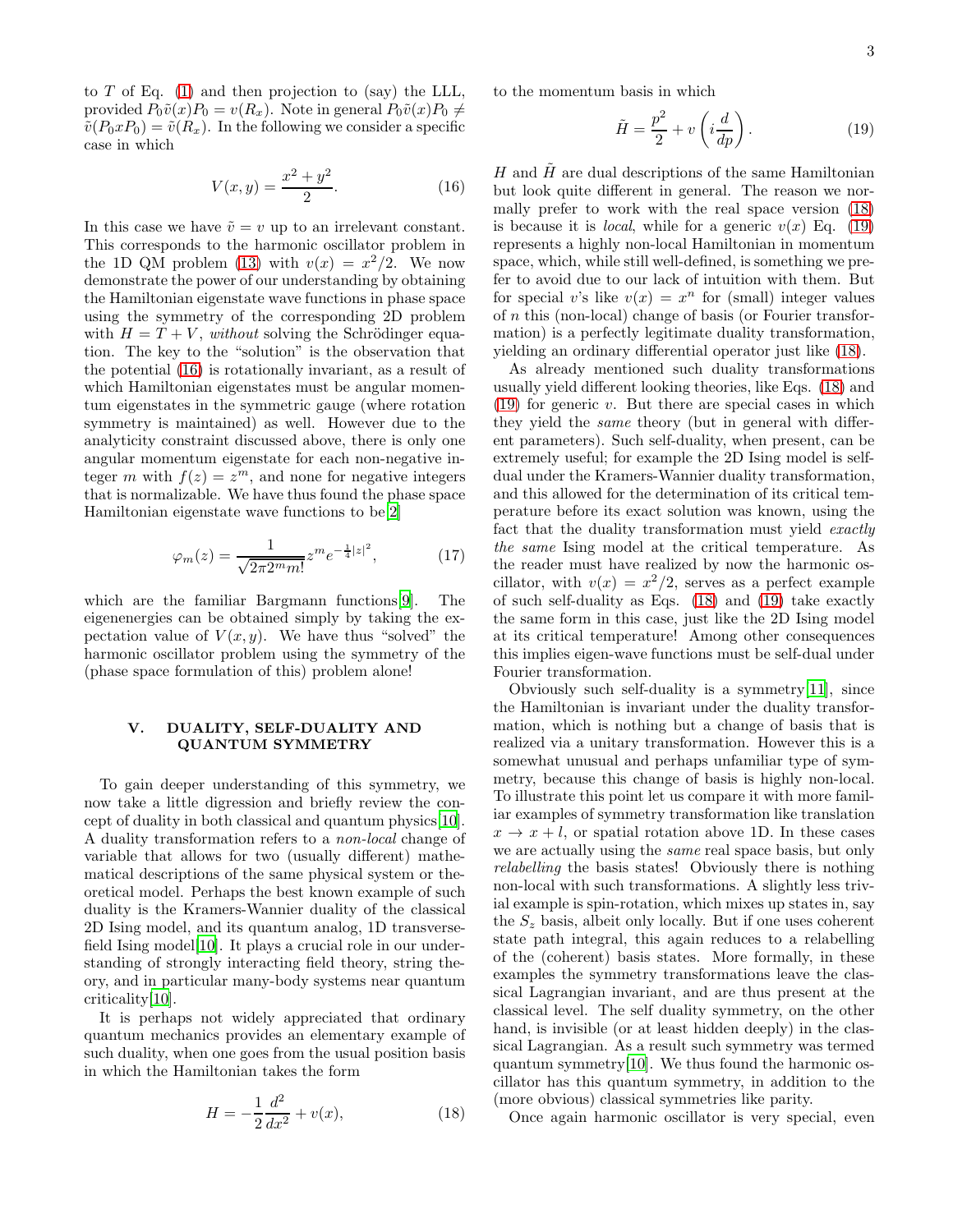in this regard. Taking the literal meaning of the word duality, one would expect the self-duality symmetry to be a  $Z_2$  or Ising type symmetry. However the  $x \leftrightarrow p$ duality transformation discussed above turns out to be just a member of a continuous family of such non-local transformations:

<span id="page-3-0"></span>
$$
x \to x\cos\theta + p\sin\theta, \qquad p \to p\cos\theta - x\sin\theta, \quad (20)
$$

parameterized by the angular parameter  $\theta$ , and the corresponding basis state wave function written in the original position basis is

$$
\phi_{\theta k}(x) = \frac{1}{\sqrt{2\pi}} e^{ik[x - (x^2 \cos \theta)/2]/\sin \theta}, \quad (21)
$$

where k is the eigen value of  $x \cos \theta + p \sin \theta$ , and the  $x \leftrightarrow p$  transformation corresponds to  $\theta = \pi/2$ . It is obvious that

$$
H_{ho} = \frac{p^2 + x^2}{2}
$$
 (22)

is invariant under the transformation [\(20\)](#page-3-0). We thus find  $H_{ho}$  has a continuous set of self-dualities.

We now return to the discussion of phase space QM. It should be clear by now this continuous self-duality symmetry of  $H_{ho}$  is nothing but the rotation symmetry of [\(16\)](#page-2-0). We thus find by formulating QM in phase space with the way we are doing it, this (somewhat abstract) quantum symmetry becomes a very familiar classical symmetry! And this is not too surprising — in order to formulate QM in phase space, we have to enlarge the Hilbert space by turning the phase space into an enlarged configurational space, which supports more classical symmetry operations. We argue this is an advantage of the phase space formulation of QM.

Before we leave the topic of duality let us consider a less trivial example, in which

$$
v(x) = -x^2/2\tag{23}
$$

known as the inverted harmonic oscillator potential, which is still attracting research activities [\[12](#page-5-8)]. In this case the  $x \leftrightarrow p$  duality transformation is almost a symmetry but not quite — it reverses the sign of the Hamiltonian. It is actually somewhat similar to the particle-hole or chiral symmetry, whose generator anti-commutes (instead of commutes as in ordinary symmetry) with Hamiltonian. As a result it entails certain relations between a state with energy  $E$  and its particle-hole partner, whose energy is  $-E$ , namely their wave functions are related to each other by Fourier transformation. However, for the special case of  $E = 0$ , this becomes an ordinary symmetry, because the Schrödinger equation

$$
H|\psi\rangle = 0\tag{24}
$$

is indeed invariant under this duality transformation that results in  $H \to -H$ . As a result the usual consequences of symmetry follows, for example the  $E = 0$  wave functions should be self-dual (or invariant) under Fourier transformation just like harmonic oscillator eigen wave functions. Comparing with the 2D Ising model, here energy plays a role similar to temperature under the duality transformation, and  $E = 0$  corresponds to the critical temperature which is self-dual.

Now let us inspect this duality transformation and corresponding symmetry consequences in the phase space formulation. This corresponds to

$$
V(x, y) = (y^2 - x^2)/2
$$
 (25)

in [\(15\)](#page-1-3), which is a saddle point potential studied by Fertig and Halperin[\[13\]](#page-5-9) in the context of integer QHE. This problem is of importance in the understanding of localization properties of electrons in a magnetic field[\[14](#page-5-10)]. Now the  $x \leftrightarrow p$  duality transformation corresponds to a transformation  $x \leftrightarrow y$  in the 2D plane, which is a standard reflection. Thus the (quantum) self-duality symmetry becomes a (classical) reflection symmetry at  $E = 0$ , which means the phase space wave function should be invariant (up to an overall phase) under such reflection. One immediate consequence is an  $E = 0$  particle approaching the saddle point has equal probability of turning left and right. This implies in the corresponding 1D problem an  $E = 0$  particle has half/half probability for transmission and reflection, which is not entirely obvious in the usual real space formulation of QM.

#### VI. ANALYTICITY OF THE PHASE SPACE WAVE FUNCTION AND ITS POTENTIAL UTILITIES

As is clear from Eq. [\(12\)](#page-1-0), the LLL or equivalently, phase space wave function takes an analytic form. This means  $f(z)$  can be expanded as combinations of monomials  $z^k$ , and the resultant polynomial is uniquely determined by the positions of its nodes, and the number of nodes in  $f(z)$  is the same as the degree of the polynomial[\[2\]](#page-5-1). For an infinite 2D plane of the LL problem and corresponding unconstrained phase space for a 1D system, a generic  $f(z)$  involves infinite number of monomials and this property is not particularly useful. On the other hand once such spaces are compactified (say into a finite-size sphere or torus), then the number of nodes is fixed to be the number of flux quanta (or LL degeneracy) of the 2D problem, which corresponds to the size of the Hilbert space supported by the phase space of the 1D system. Now the quantum mechanical state of the particle is determined by the positions of these nodes. It is interesting to note that in CM the state is given by the particle's precise position in phase space; in QM this is no longer possible due to the constraint from uncertainty principle, but the precise locations of the nodes, which correspond to positions in phase space where the particle will *not* be found, are well-defined, and they determine the state that the particle is in!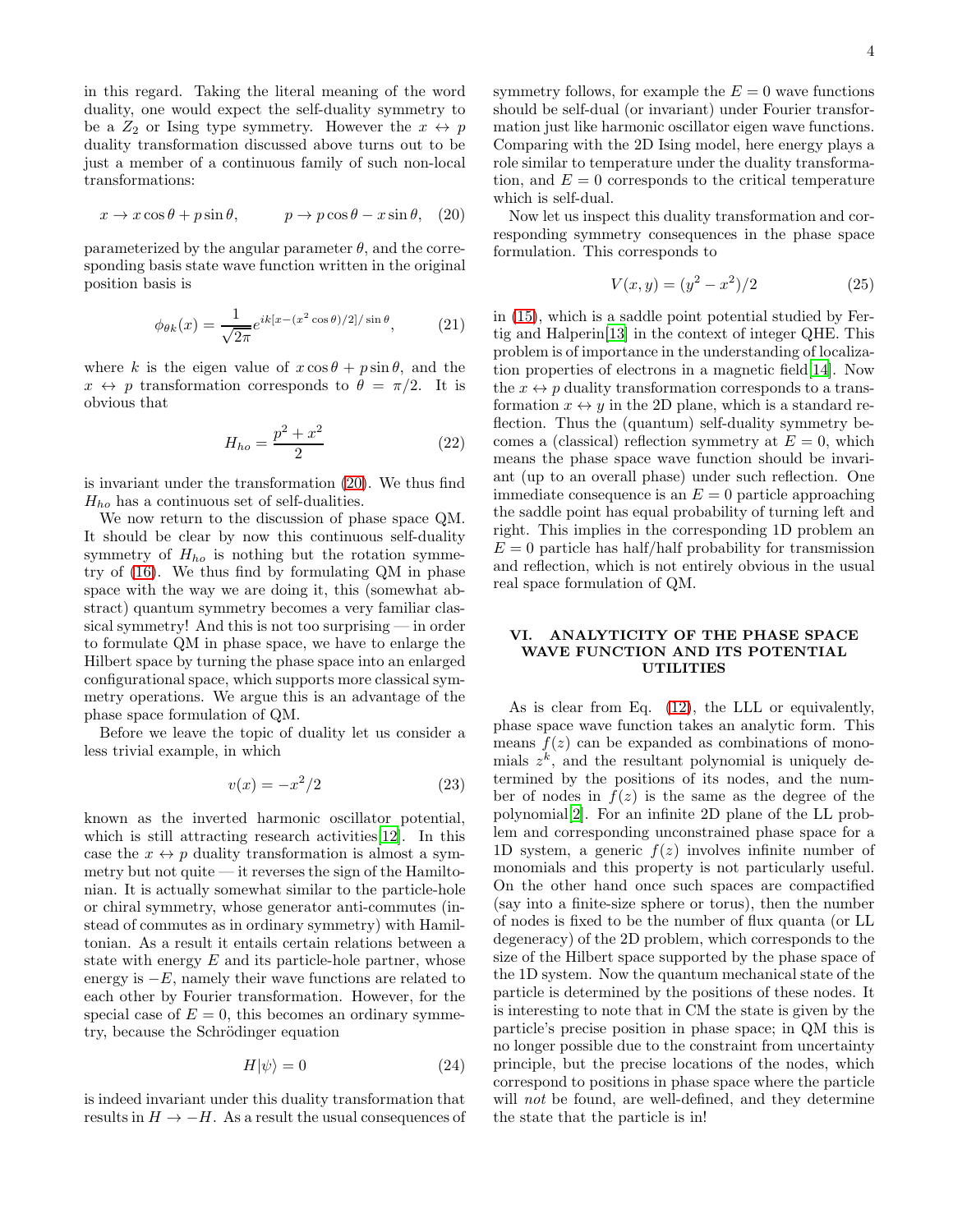We can push this observation further and suggest the following way to formulate QM in a way to make it look as close to CM as possible[\[16](#page-5-11)]. In CM the dynamics of a particle is determined by the (set of two in 1D) Hamilton-Jacobi equations, which are first-order differential equation in time and determine its trajectory in phase space. In QM time-evolution of the state (or wave function) is given by another first-order differential equation in time, the Schrödinger equation. Since the phase space wave function is determined by the positions of their nodes, it must be possible to formulate the Schrödinger equation as a set of equations that determine the trajectory of the  $N$  nodes, where  $N$  is the size of the Hilbert space. And that is the reason QM is much harder than CM!

To make the discussion above more concrete let us consider a 1D Bloch electron confined to a specific Bloch band whose dispersion is  $\epsilon(k)$ , where  $-\pi/a \leq k < \pi/a$ is restricted to the 1st Brillouin zone, and  $a$  is the periodicity of the periodic potential that gives rise to the Bloch bands, or lattice constant. We further confine the electron in real space to  $0 \leq x < L$ , and impose periodic boundary condition, thus making the configuration space a ring. As a result the phase space  $(x, k)$  is indeed compact and has the torus topology. The corresponding size of the Hilbert space is  $N = L/a$ . In the presence of an additional external potential  $v(x)$  (which is not part of the periodic potential and smooth on the scale  $a$ ), the effective Hamiltonian is

<span id="page-4-0"></span>
$$
H = \epsilon(p) + v(x). \tag{26}
$$

Formulating this problem in phase space, the state of the electron is described by a LLL wave function of the form [\(12\)](#page-1-0), with additional constraints imposed by the magnetic periodic conditions that correspond to a finitesize system enclosing  $N$  magnetic flux quanta [\[2\]](#page-5-1). Such wave functions have  $N$  nodes, whose positions [which are actually independent of the gauge choice that led to the form [\(12\)](#page-1-0)] determines the state.

Let us first check the consistency of the above by counting the number of independent variables. To determine the positions of  $N$  nodes in the 2D phase space we need  $2N$  real parameter or equivalently, N complex parameters. Naively this would match the N complex coefficients when expanding a state in an N-dimensional Hilbert space. However the overall magnitude and phase of the state are meaningless, thus only  $N-1$  complex coefficients are needed. As it turns out the center of mass of the N nodes is actually fixed by the boundary condition angles, as a result the state is already determined by positions of  $N-1$  nodes once the boundary conditions have been specified [\[15\]](#page-5-12). We thus have the correct number of independent variables. At this point we already see parameterizing the wave function in terms of its nodes is more efficient than the wave function itself: Not only is the irrelevant overall magnitude and phase automatically factored out, the node positions are independent of gauge choice, as a result of which the equations below are completely gauge invariant.

In this "node" representation, the time-dependent Schrödinger equation reduces to a set of  $N-1$  equations of the form

<span id="page-4-1"></span>
$$
\partial_t \vec{R}_i = \vec{F}_i(\{\vec{R}_j\}),\tag{27}
$$

where  $\vec{R}_i$  is the phase space position of the *i*<sup>th</sup> node, and the "force"  $\vec{F}_i(\{\vec{R}_j\})$  on it depends on the positions of all the nodes and the Hamiltonian [\(26\)](#page-4-0) in complicated but well-defined ways. We argue Eq. [\(27\)](#page-4-1) can be viewed as a quantum analog of the Hamilton-Jacobi equation. Compared to the Heisenberg equations of motion for observables, here only real c-number variables are involved. Steady states, which correspond to solutions of the timeindependent Schrödinger equation, satisfy

$$
\vec{F}_i(\{\vec{R}_j\}) = 0,\t(28)
$$

the solutions of which yield the energy eigenstates, and the eigenenergies can be obtained by taking the Hamiltonian expectation values.

# VII. CLASSICAL LIMIT AND QUANTUM LIOUVILLE EQUATION

The standard way of making connection with CM is to analyse the motion of a wave packet. This might seem hard to do in the present formulation in terms of the node positions, which are where the wave function vanishes instead of peaks. In fact it is very easy to construct a well-localized wave packet by placing the  $N-1$ nodes together, say at  $(x, k)$ , which corresponds to a wave packet localized at its opposite point  $([x+L/2], [k+\pi/2]),$ where  $[\cdots]$  stands for the reduced value after subtracting an integer multiple of the period L and  $2\pi/a$  respectively. This is because the nodes act like repulsive charges that push the particle away from them in the so-called plasma analogy of LLL wave functions[\[2\]](#page-5-1). If these nodes were to stick together, the  $N-1$  equations of motion [\(27\)](#page-4-1) would reduce to one, corresponding to nothing but the classical Hamilton-Jacobi equation once we replace  $\vec{R}$  by the location of corresponding wave packet peak. This is how CM emerges in our formulation.

Of course these nodes will spread out under time evolution, which correspond to wave packet dispersion in QM. As a result it is technically hard to keep track of the positions of all the nodes, when  $N$  is large. This is what happens in the classical limit of  $\hbar \to 0$ , as a result of which the density of states and thus density of nodes in phase space become very large[\[17\]](#page-5-13). In this case instead of tracking the precise locations of these nodes, it is more sensible to coarse-grain the phase space and keep track of the density of nodes,  $\rho(\vec{R})$ , and the "Schrödinger equation" [\(27\)](#page-4-1) reduces to a "Quantum Liouville equation" of the form

$$
\partial_t \rho(\vec{R}) = L[\rho(\vec{R})],\tag{29}
$$

where  $L$  is the Louville operator. We leave the pursuit of this approach to future work.